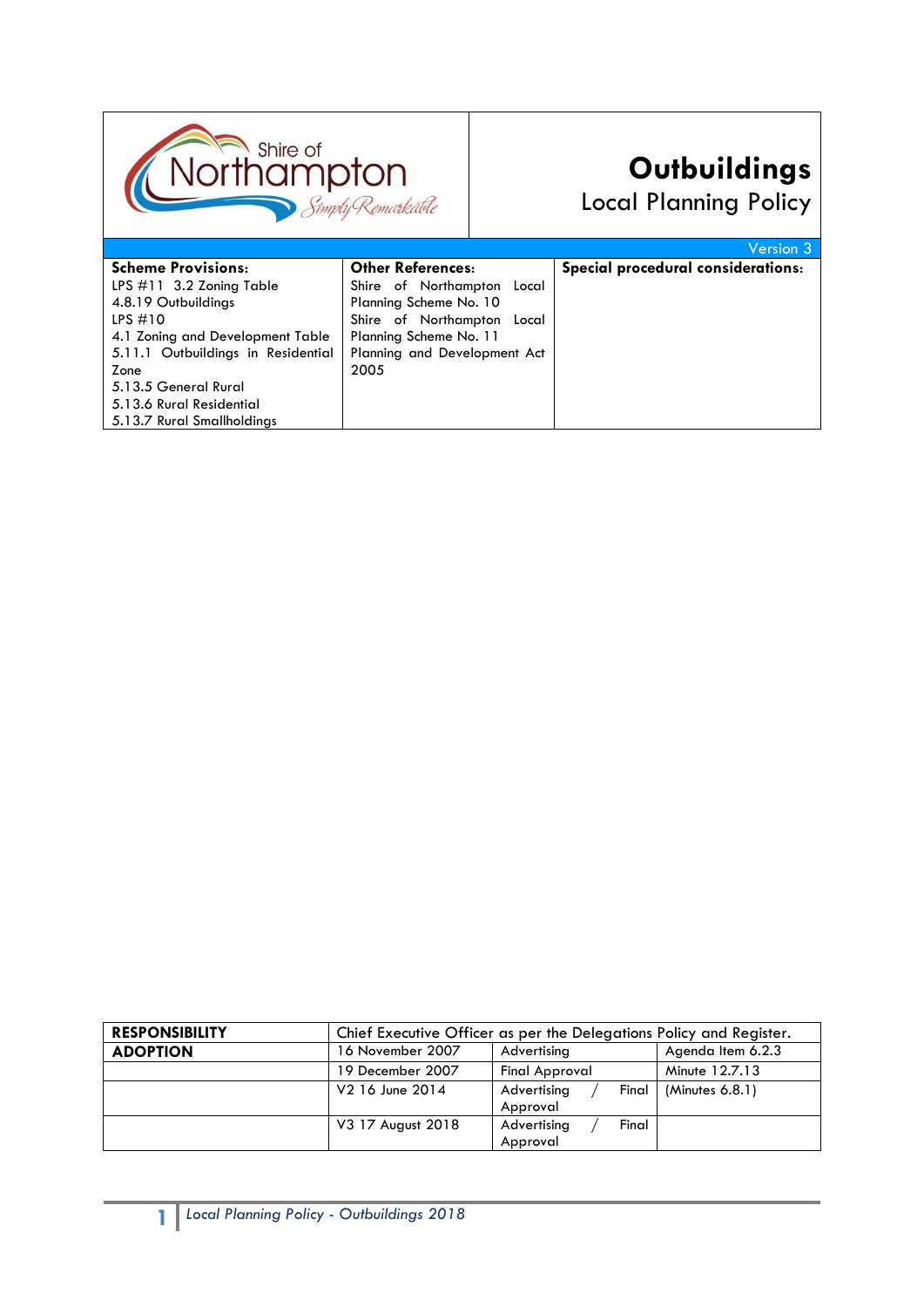### **1.0 CITATION**

This is a local planning policy prepared under the *Planning and Development (Local Planning Schemes) Regulations* 2015 and the *Shire of Northampton Local Planning Schemes: No. 10 - Northampton District*; and *No. 11 - Kalbarri Townsite* ('the Scheme'). It may be cited as the Outbuildings local planning policy.

The local government may prepare a local planning policy in respect of any matter related to the planning and development of the Scheme area. In making a determination under the Scheme the local government must have regard to each relevant local planning policy to the extent that the policy is consistent with the Scheme.

# **2.0 OBJECTIVE**

- 2.1 To alter the deemed-to-comply provisions of the R-Codes for Design Principle 5.4.3 and 6.4.4 – Outbuildings.
- 2.2 To provide further clarity and a clear interpretation to the definition of an 'outbuilding'.
- 2.3 To ensure that outbuildings are not used for habitation or commercial purposes by controlling building bulk (size and height).
- 2.4 To limit the visual impact of outbuildings.
- 2.5 To encourage the construction of outbuildings in materials and colours that complements the landscape and amenity of surrounding areas.
- 2.6 To ensure that the outbuilding remains an ancillary use to the main dwelling or the principle land use on the property.

### **3.0 POLICY STATEMENT**

### **3.1 Definitions**

**"Outbuilding"** – is defined in the *Residential Design Codes of WA* (2015) as: an enclosed nonhabitable structure that is detached from any dwelling.

**"Enclosed"** – is defined in the *Residential Design Codes of WA* (2015) as:

An area bound on three or more sides by a permanent wall and covered in a water permeable material. For the purposes of this policy the following clarification is provided:

eg. An enclosed side includes walls with a number of openings (windows etc).

eg. The non-enclosed side of any outbuilding is required to be fully open. A partial wall on any side of an outbuilding is considered enclosed.

eg. A shade sail is not considered an outbuilding.

**"Non-habitable"** – means a Class 10 building as defined under the National Construction Code Series.

Note: For a structure detached from the dwelling to be considered "habitable" it must be built to a Class 1 standard as prescribed under the National Construction Code Series (ie. must contain ablutions, kitchen, laundry facilities etc).

**"Detached"** – means detached in the sense of 'not belonging', 'standing apart', 'not contiguous', or 'separate' to another building.

Note: A structure can be connected to a dwelling whilst still being "detached" from it in the relevant sense. The true nature and function of the building and whether it is separate or stands apart from the dwelling is considered most relevant, not just whether it is connected to the dwelling.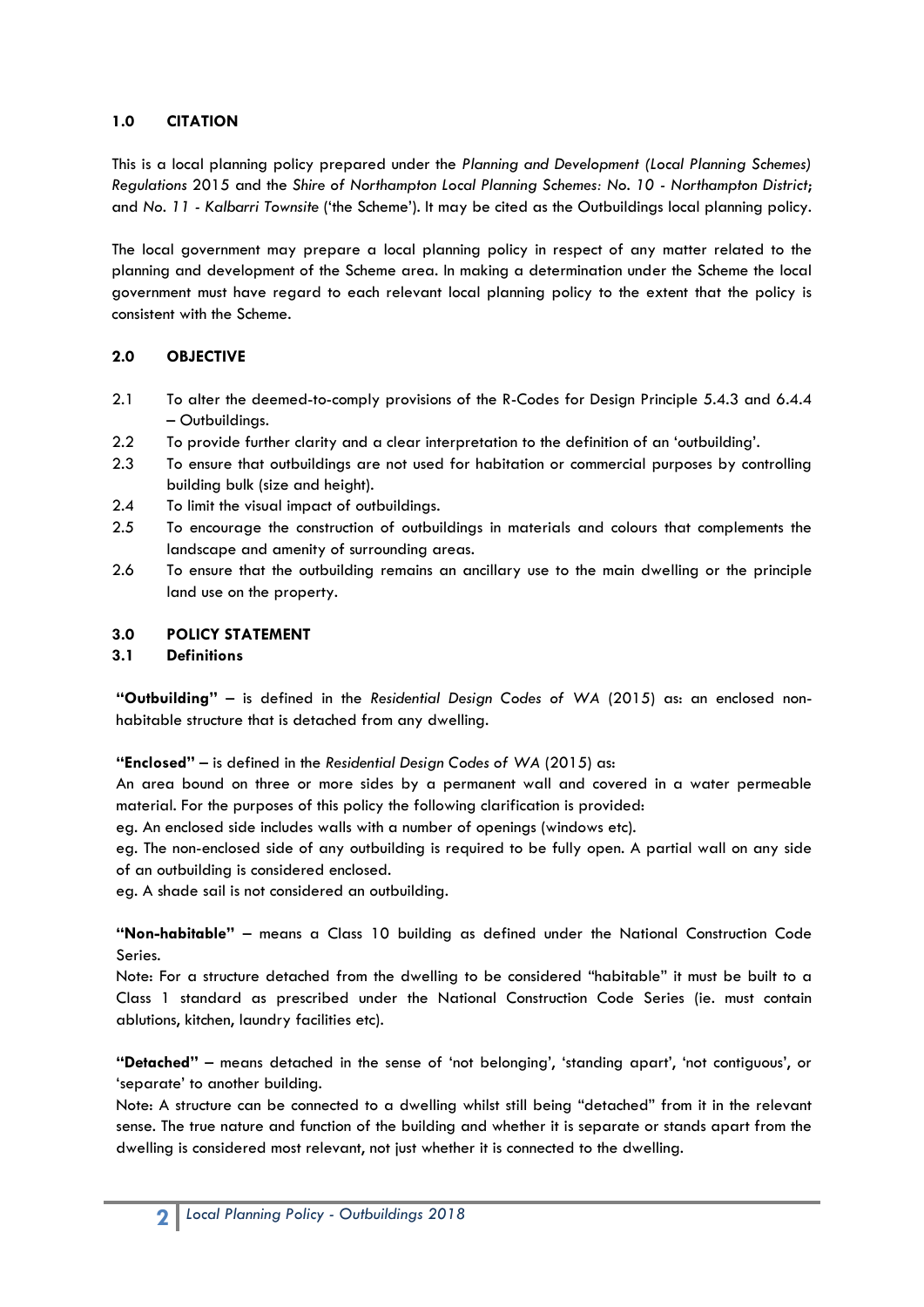If a new structure is proposed to be connected to any part of a habitable building, either existing or proposed (ie. verandah, breezeway, walkway, carport, garage etc) then for it NOT to be considered an outbuilding it must be constructed in the same materials and finish to the habitable building, and to the Class 1 building standards under the National Construction Code Series. If not then the proposed structure shall be considered an outbuilding even through it is physically connected to a dwelling.

**"Aggregate"** – means a sum, or assemblage of particulars,; a total or gross amount.

# **3.2 Application of Policy**

- 3.2.1 This policy does not apply to single pre-fabricated garden sheds, 'cubby houses', kennels and other animal enclosures (such as aviaries, but excluding stables) less than 10m<sup>2</sup> in total aggregate area and less than 2.4m in total height (measured from natural ground level) provided they satisfy the site and development requirements set out in the Schemes.
- 3.2.2 Rural land (generally less than 20ha) adjacent to settlements or within a townsite boundary, subject to future increase in density or in an area of visual prominence or heritage/high landscape amenity shall be subject to this policy with maximum standards for outbuildings determined on lot size in accordance with clause 3.5.
- 3.2.3 Other rural land that is remote from existing settlements is exempt from this policy.

### **3.3 Maximum Standards for R10 and Higher Density**

- 3.3.1 Maximum standards do not override the open space requirements of Table 1 of the R-Codes or any specific Scheme requirements.
- 3.3.2 In addition to the deemed-to-comply requirements for Part 5.4.3, C3 iii, iv and v and Part 6.4.4, C4 iii, iv and v of the R-Codes, the following shall apply:

120m<sup>2</sup> in area or 20% in aggregate of the site area, whichever is the lesser, with a maximum wall height of 3.0m and a total maximum height of 4.5m measured from natural ground level.

- 3.3.3 Increases in total maximum height to a maximum of 5m may be considered where all of the following criteria can be achieved:
	- a) The outbuilding must be constructed in the same materials and finish to the existing (or approved) dwelling.
	- b) The roof pitch of the outbuilding is to match the roof pitch of the existing (or approved) dwelling.
	- c) The overall total maximum height of the outbuilding is not to be any higher than the highest part of the existing (or approved) dwelling.
	- d) The outbuilding is not within the primary or secondary street setback area.
	- e) The outbuilding footprint is not greater than the existing (or approved) dwelling footprint.
	- f) The aggregate floor area is not greater than the maximum area prescribed in clause 3.3.2 (the intent is if higher outbuildings are approved, the footprint of the outbuilding is reduced, thereby reducing building bulk).
	- g) Setbacks to comply with the R-Codes.
	- h) Consultation with adjoining properties is required.

### **3.4 Maximum Standards for R5 and Lower Density**

- 3.4.1 Maximum standards do not override the open space requirements of Table 1 of the R-Codes or any specific Scheme requirements.
- 3.4.2 In addition to the deemed-to-comply requirements for Part 5.4.3, C3 iii, iv and v of the R-Codes, the following shall apply for: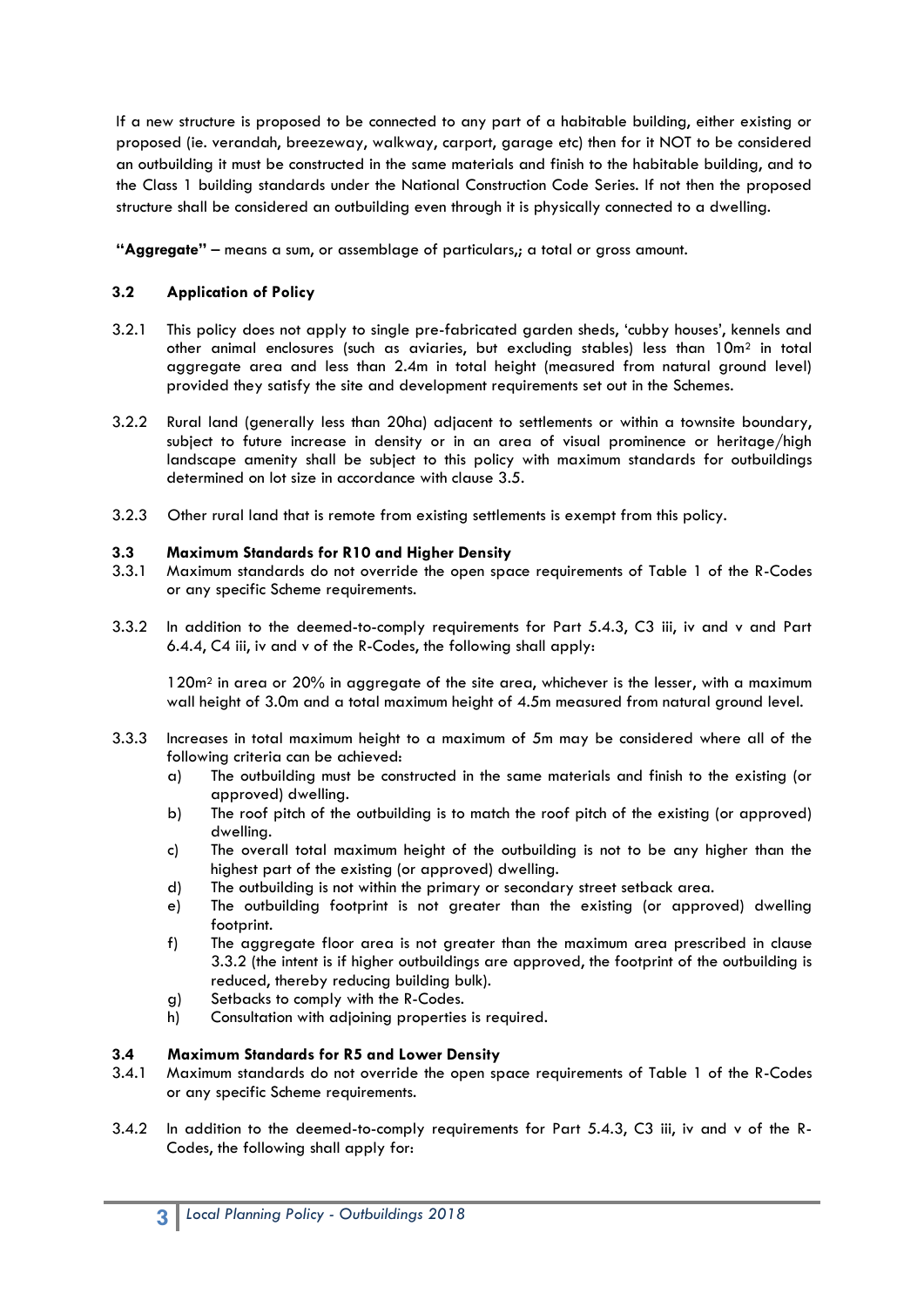a) Lots between 1,000m<sup>2</sup> and 2,000m2, 180m<sup>2</sup> in aggregate area, with a maximum wall height of 3.5m and a total maximum height of 5.0m measured from natural ground level.

- b) Lots  $2,000m^2$  and above,  $240m^2$  in aggregate area, with a maximum wall height of 4.0m and total maximum height of 6.5m measured from natural ground level
- 3.4.3 Increases in total maximum height to a maximum of 5.5m, for lots less than 2,000m2, may be considered where all of the following criteria can be achieved:
	- a) The outbuilding must be constructed in the same materials and finish to the existing (or approved) dwelling.
	- b) The roof pitch of the outbuilding is to match the roof pitch of the existing (or approved) dwelling.
	- c) The overall total maximum height of the outbuilding is not to be any higher than the highest part of the existing (or approved) dwelling;
	- d) The outbuilding is not within the primary or secondary street setback area;
	- e) The outbuilding footprint is not greater than the existing (or approved) dwelling footprint.
	- f) The aggregate of all floor areas (including mezzanine levels) is not greater than the maximum area prescribed in clause 4.3.2 (the intent is if higher outbuildings are approved, the footprint of the outbuilding is reduced, thereby reducing building bulk).
	- g) Setbacks comply with the R-Codes.
	- h) Consultation with adjoining properties is required.

#### **3.5 Maximum Standards for Rural Residential and Rural Smallholdings**

3.5.1 In addition to the Scheme requirements, the following shall apply:

 $240m<sup>2</sup>$  in aggregate area, with a maximum wall height of 4.0m and total maximum height of 6.5m measured from natural ground level.

- 3.5.2 In addition to the  $240m^2$  aggregate area, a maximum of  $120m^2$  unenclosed area may be considered where all of the following criteria can be achieved:
	- a) The outbuilding must be constructed in the same materials and finish to the existing (or approved) dwelling.
	- b) The roof pitch of the outbuilding is to match the roof pitch of the existing (or approved) dwelling.
	- d) The outbuilding is not within the primary or secondary street setback area;
	- e) The outbuilding footprint is not greater than the existing (or approved) dwelling footprint.
	- h) Consultation with adjoining properties is required.

#### **3.6 Setbacks**

3.6.1 In addition to the deemed-to-comply requirements for Part 5.4.3, C3 viii and Part 6.4.4, C4 viii of the R-Codes, the following shall apply:

For areas coded R20 and higher – the setback to the side/rear boundary can be reduced to nil (subject to compliance with the National Construction Code Series). No development application is required provided the adjoining property has given its consent.

3.6.2 A development application is required for reduced setbacks for rural residential areas and areas coded R15 and lower and in considering applications, consultation with the adjoining property is required.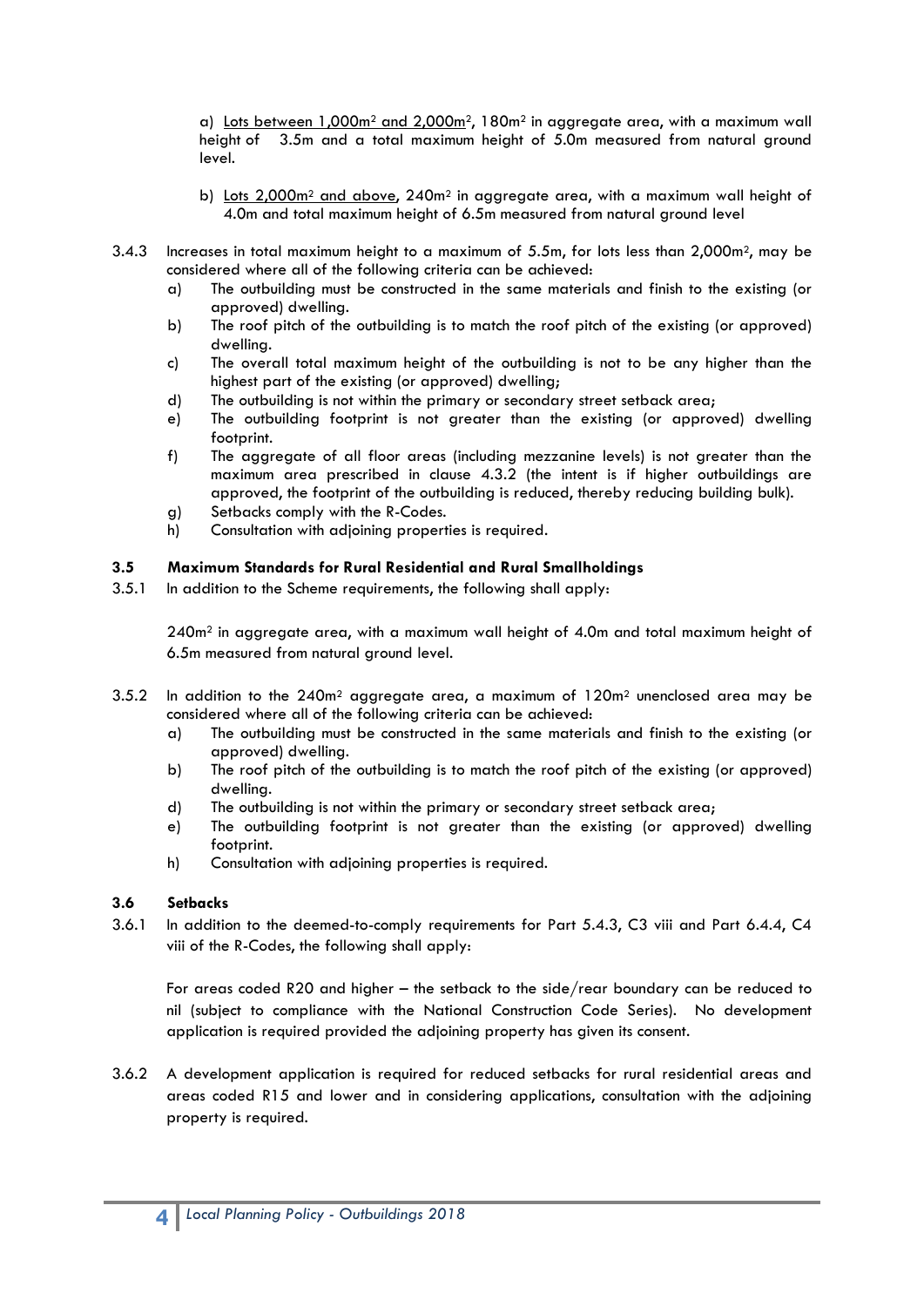# **3.7 Other Standards**

3.7.1 Regardless of zoning, in the case of lots with the potential for further subdivision, outbuildings may be approved by the local government that meet the maximum standards comparable with the size of the lot.

e.g. A lot coded R12.5 that is 2,000m<sup>2</sup> in area may (subject to the discretion of the local government) have an outbuilding of 180m<sup>2</sup> approved.

3.7.2 In considering applications as per clause 3.7.1, consultation with the adjoining property is required. Due regard will be given to the objectives of this policy, and in order to protect the future amenity of the lots once subdivided, the local government may impose a condition of approval requiring that a legal agreement be lodged with the local government requiring that in the event of further subdivision of that property the outbuilding must be removed or reduced in size to conform with this policy.

### **3.8 Outbuildings on Vacant Residential, Rural Residential and Rural Smallholding Land**

- 3.8.1 The erection of an outbuilding on vacant residential, rural residential and rural smallholding zoned land shall not be approved unless the following requirements have been satisfied:
	- a) The residence has been completed up to, and including, the pouring of a concrete house slab (although variation to this is permitted where the slabs for the residence and outbuilding are poured concurrently); or
	- b) A building permit having been issued for the construction of the residence on the property with written evidence of a signed building contract with a registered builder for the construction of the residence, and a commitment date that is within 6 months by that builder for the commencement of construction of the residence; or
	- c) In the case of an owner builder, a building permit for a residence has been issued by the local government and the applicant shall lodge with the local government a Statutory Declaration providing a commitment to construct a residence and an accompanying commencement date that is within 6 months. The applicant will also be required to lodge a bond of amount of \$10,000.00 that will be repaid to the applicant upon completion of the final inspection of the residence.
- 3.8.2 The approval of the outbuilding, prior to the residence, will be subject to the outbuilding not being used for habitable purpose in residential zoned areas, and in rural residential and rural smallholding zoned areas will be subject to *Local Planning Policy – Caravans for Temporary Accommodation*.
- 3.8.3 In residential zoned areas the applicant/landowner will also be required to complete fencing of the side and rear property boundaries for the purpose of lessening the visual impact of the building from neighbouring properties and the road to the approval of the local government.

### **3.9 Use of Outbuildings**

- 3.9.1 Outbuildings shall only be used for incidental uses associated with a residential use and/or general agricultural purposes and shall not be used for any commercial or industrial use (with the exception of an approved home based business).
- 3.9.2 The storage of any items in connection with a commercial or industrial operation (e.g. cray pots, building materials, etc.) is considered contrary to the objectives of this policy.
- 3.9.3 Based on legal advice, it is not possible for development approval to be granted for a Class 10 building (such as a shed) to be used for habitation, even on a temporary basis, as it contradicts the National Construction Code Series.